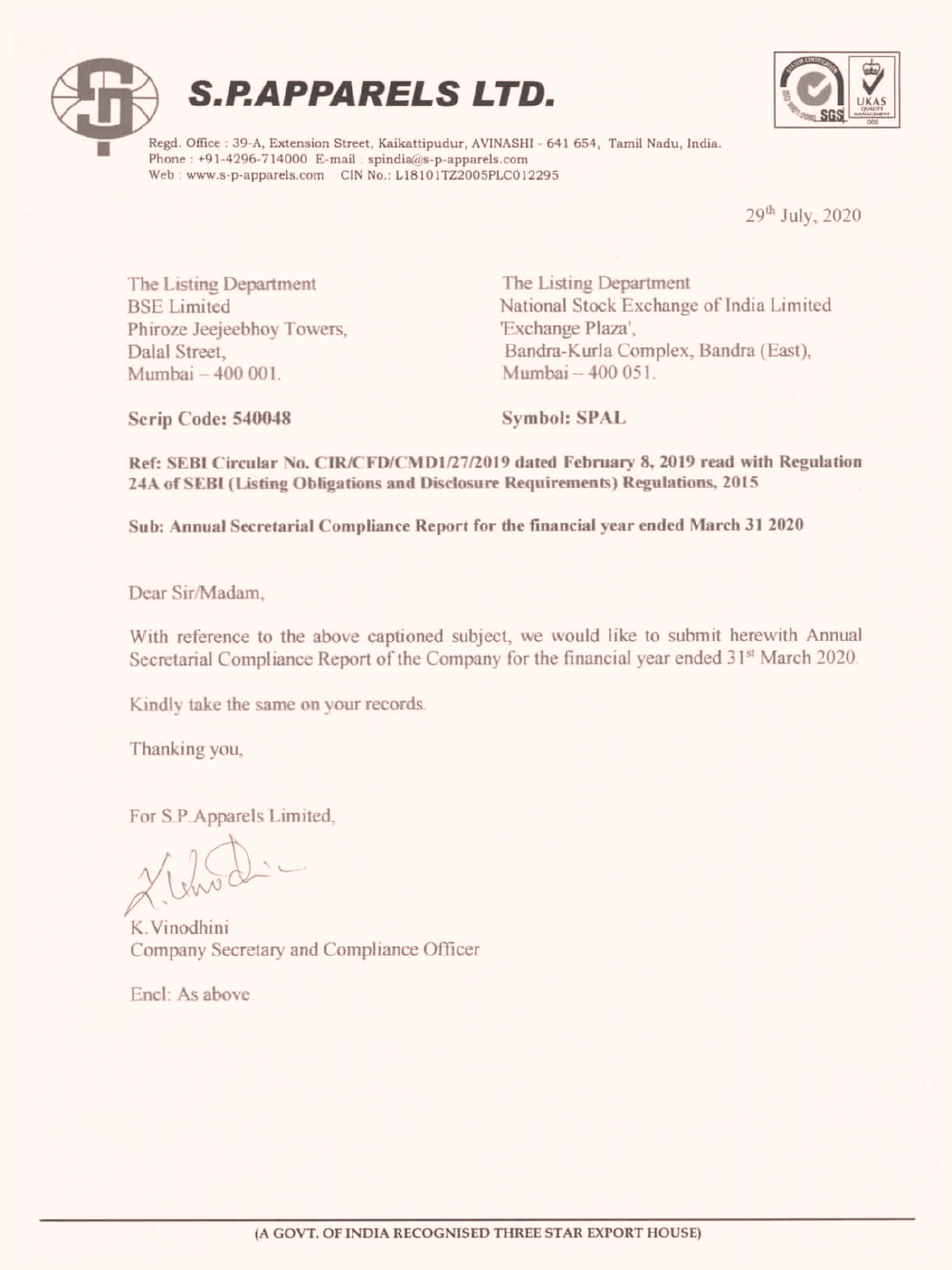Monika NagarajB. Com (CS), ACS



Company Secretary in Practice

5/299, Chellam Nagar, Gandhi Nagar Post, Udumalpet, Tiruppur — 642154 Phone: +91 9787730423 E-mail: monikanagaraajan@gmail.com

## Secretarial Compliance Report of M/s. S.P.Apparels Limited for the year ended 31st March 2020

[Pursuant to Regulation 24A of the SEBI (Listing Obligations and Disclosure Requirements) Regulations, 2015 read with SEBI Circular No. CIR/CFD/CMD1/27/2019 dated 8<sup>th</sup> February 2019]

I, Monika Nagaraj (ACS 56121 / CP. No. 21059), Practicing Company Secretary, have examined:

- (a) all the documents and records made available to us and explanation provided by M/s.S.P.Apparels Limited (CIN: L18101TZ2005PLC012295) ("the listed entity"),
- (b) the filings/ submissions made by the listed entity to BSE Limited and National Stock Exchange of India Limited ("the stock exchanges"),
- (c) website of the listed entity
- (d) any other document / filing, as may be relevant, which has been relied upon to make this certification

for the year ended 31<sup>st</sup> March 2020 ("Review Period") in respect of compliance with the provisions of:

- (a) the Securities and Exchange Board of India Act, <sup>1992</sup> ("SEBI Act") and the Regulations, circulars, guidelines issued thereunder; and
- (b) the Securities Contracts (Regulation) Act, <sup>1956</sup> ("SCRA"), rules made thereunder and the Regulations, circulars, guidelines issued thereunder by the Securities and Exchange Board of India ("SEBI")

The specific Regulations as applicable to the listed entity, whose provisions and the circulars/ guidelines issued thereunder, have been examined, include: -

- (a) Securities and Exchange Board of India (Listing Obligations and Disclosure Requirements) Regulations, 2015
- (b) Securities and Exchange Board of India (Substantial Acquisition of Shares and Takeovers) Regulations, 2011
- (c) Securities and Exchange Board of India (Prohibition of Insider Trading) Regulations, 2015
- (d) Securities and Exchange Board of India (Registrars to an Issue and Share Transfer Agents) Regulations, 1993 regarding the Companies Act and dealing with client
- (e) Securities and Exchange Board of India (Depositories and Participants) Regulations, <sup>2018</sup> and other regulations as applicable.<br>circulars/ guidelines issued thereunder<br> $\bigcup_{\alpha} \bigcup_{\alpha} \bigcup_{\alpha} \bigcup_{\alpha} \bigcup_{\alpha} \bigcup_{\alpha} \bigcup_{\alpha} \bigcup_{\alpha} \bigcup_{\alpha} \bigcup_{\alpha} \bigcup_{\alpha} \bigcup_{\alpha} \bigcup_{\alpha} \bigcup_{\alpha} \bigcup_{\alpha} \bigcup_{\alpha} \bigcup_{\alpha} \bigcup_{\alpha} \bigcup_{\alpha} \bigcup_{\alpha} \bigcup$
- (f) circulars/ guidelines issued thereunder